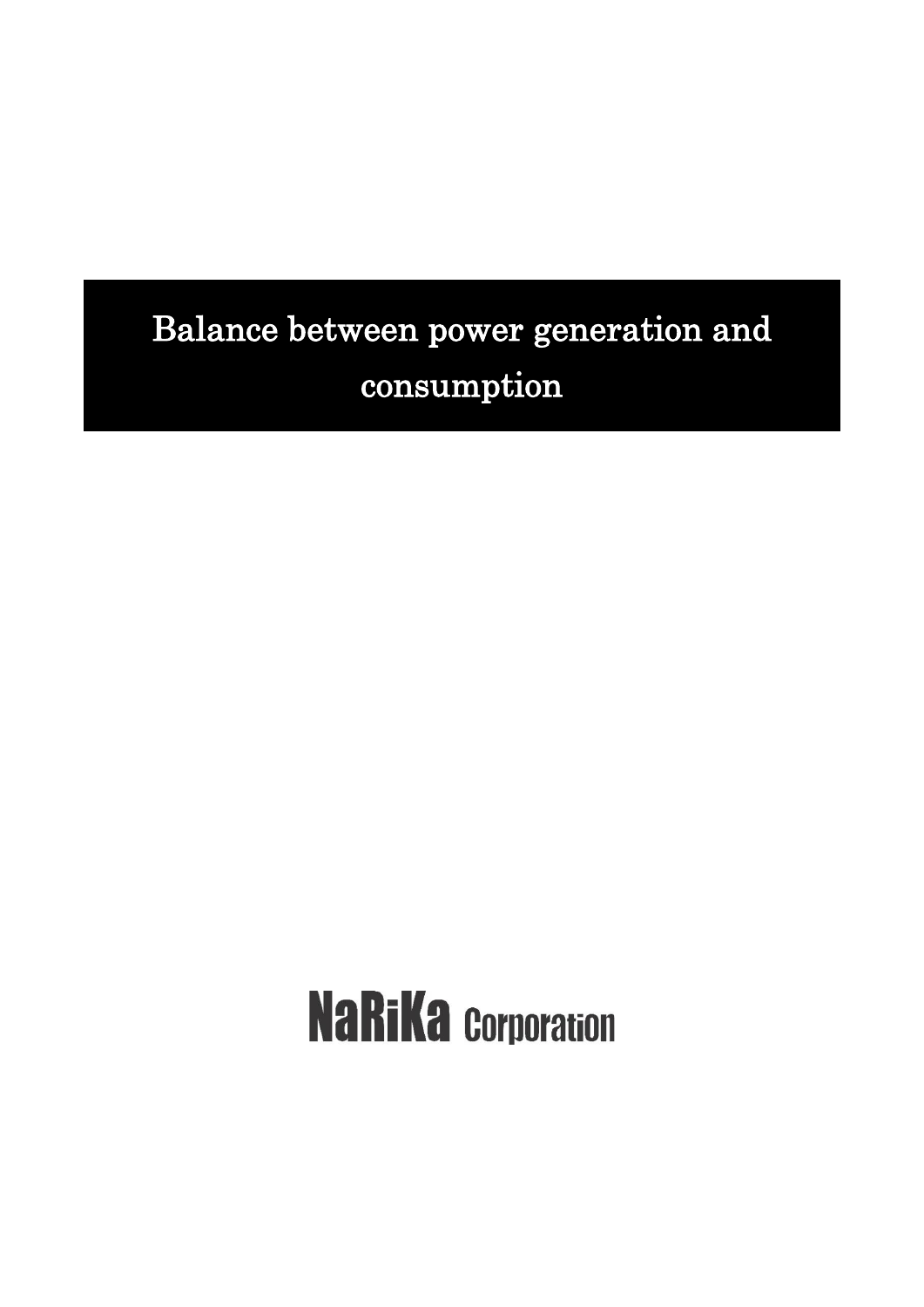

# 1. Learning Outcome

As a supplementary curriculum, in this unit, teachers help students understand how electricity is transferred from power stations to the towns/homes while some of the power is consumed (lost) on the way and not all of the generated power can reach to us due to the energy conversion from electricity to heat.

Based on this understanding, students learn basic concept like "Power consumption" and "Amount of Power Consumption" through the experiment to realize that a equipment of larger energy consumption requires more electric power. Also, students will know various type of fuel (source of energy) is needed to generate electric power.

Finally, students will go through the experiment to understand the balance between power generation amount and power consumption. Students to know blackout may happens in case power consumption surpasses the amount of power generation.

#### 2. Overall Learning Scheme



#### 3. Preparation for Experiment

In this unit, use the instrument as follows.

- ⚫ P70-0395-10 Miniature Bulb and Socket (holder) with Leads & Clips: 10
- B10-2632-W0 GENECON DUE: 1
- B10-2634-W0 GENECON V3: 2
- Wooden Basement for Experiment 1

# 1. Miniature Bulb and Socket with Leads & Clips (P70-0395-10)

A miniature bulb is embedded in a socket (with a lead and electrical clips). Even early elementary grade students can connect it to drycell battery holder and electrical circuit.

Also, suitable for the experiment to light a miniature bulb with

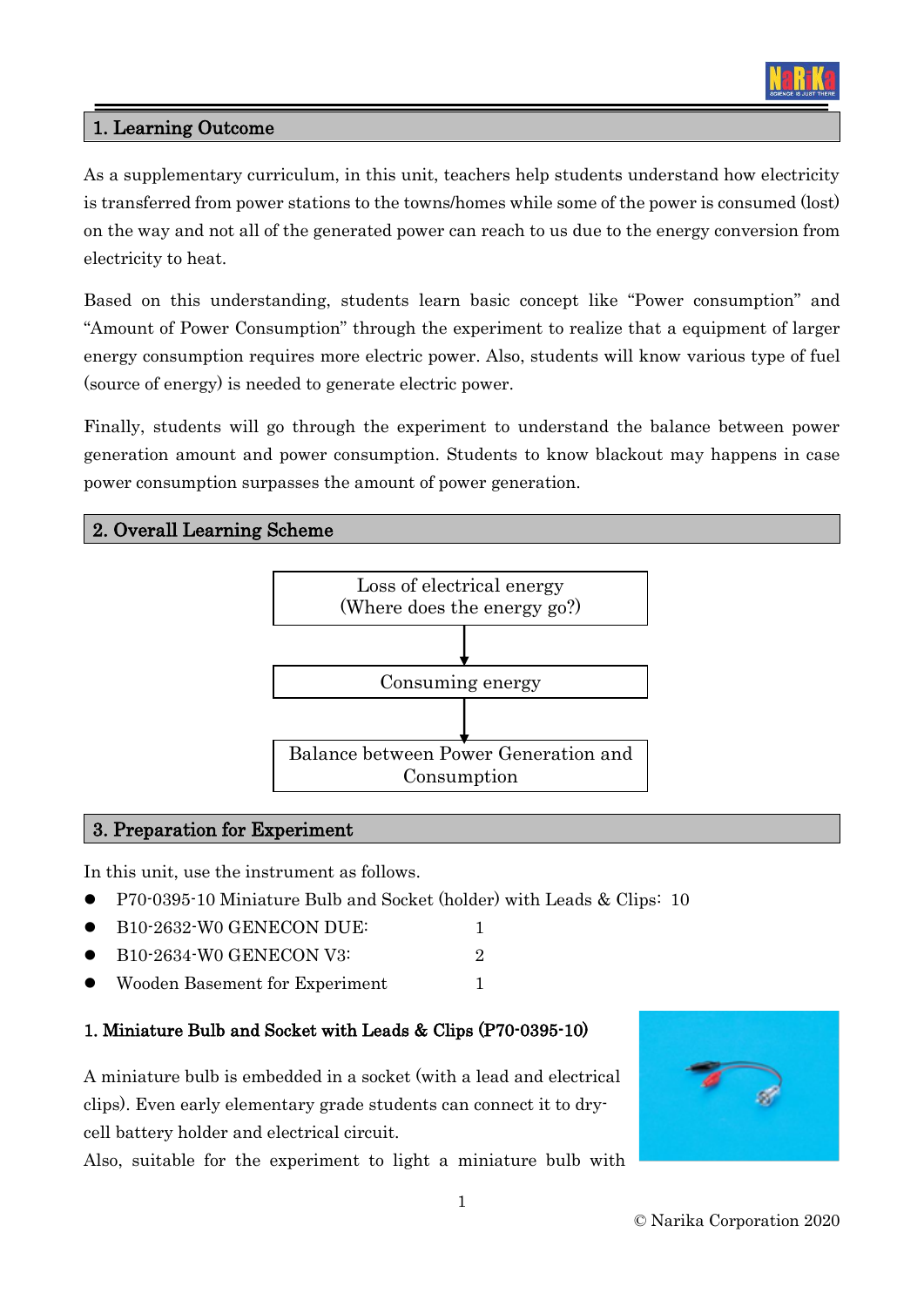

electrical energy stored by using B10-2632 GENECON DUE.

# 2. GENECON DUE & V3 (B10-2632-W0, B10-2634-W0)

GENECON is a user-friendly hand-held DC (Direct Current) generator extremely useful for the power generation to be used for experiments of energy conversion and electrolysis of water. GENECON DUE produces (up to) approx. 12V DC only by turning the handle. GENECON V3 produces (up to) approx. 3V DC only by turning the handle. GENECON is a power generator specialized for the educational use to self-produce electricity.

GENECON is quite simply designed with the built-in motor inside that works to generate power. Students may realize the structural interaction of embedded motor, gears, shafts and handle through the transparent body. Teachers may easily instruct the students about the identical/interchangeable correlation between "motor" and "generator".





GENECON V3 (DC3V Type) GENECON DUE (DC12V Type)

|                              | <b>GENECON V3</b> | <b>GENECON DUE</b> |
|------------------------------|-------------------|--------------------|
| Available generating voltage | approx. 3V        | approx. 12V        |
| Most suitable bulb           | 2.5V Type         | 6.3V Type          |

[Note] Specifications differ between GENECON V3 and GENECON DUE. In case lighting a miniature bulb 6.3V type, use GENECON DUE instead of GENECON V3. If you light 2.5V type with GENECON DUE, the bulb would be shortly broken.

# 3. Wooden Basement for Experiment

This is a "Wooden Basement for Experiment" for the connections of multiple miniature bulbs. Note that this is not-for-sales product to be prepared by schools.

- Size: approx. 75 x 180 x 10 mm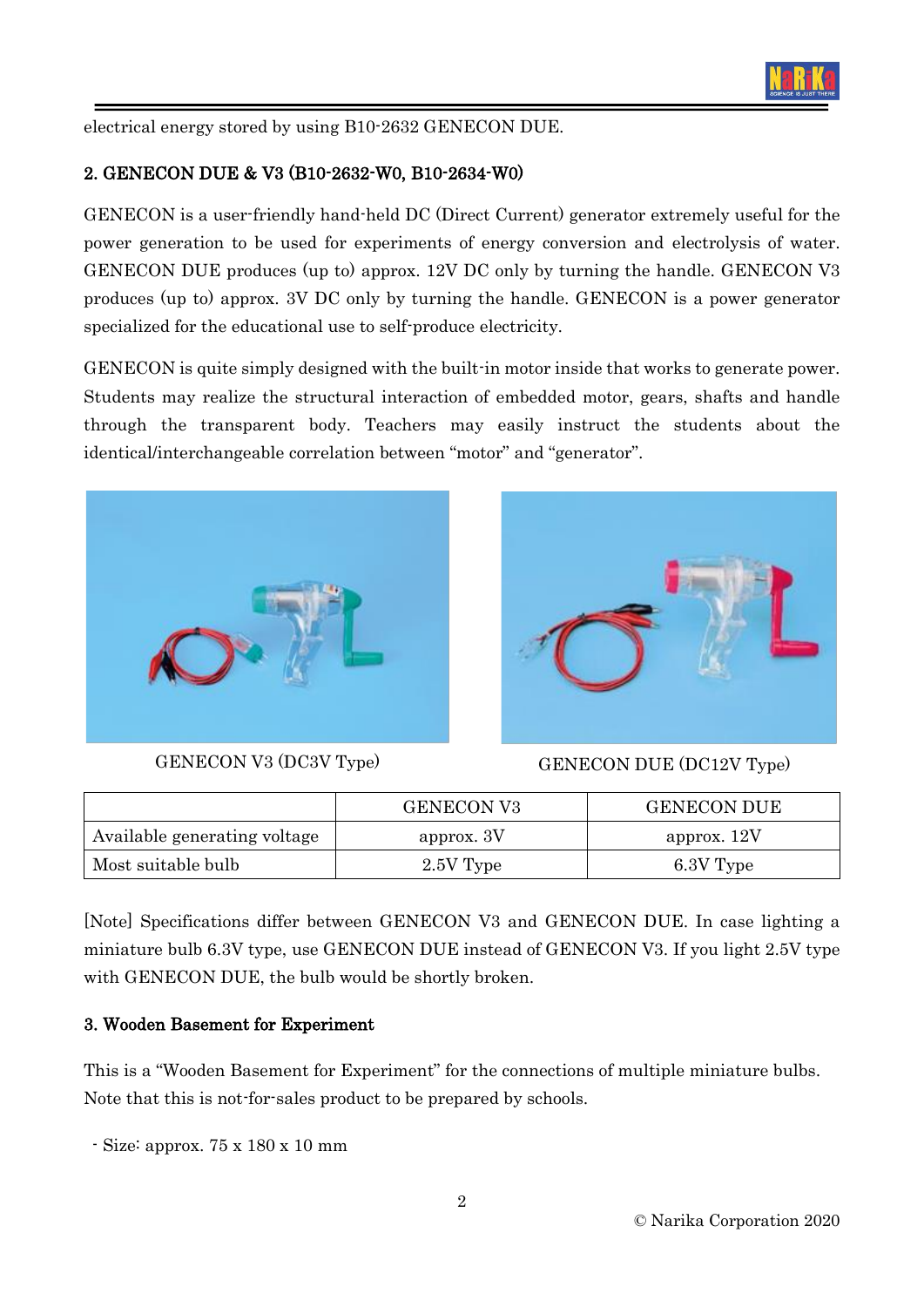

- Nails or screws: x4, Total length: around 20 mm,

- Wires: x2

Fix four nails or screws on a rectangle-shaped wooden piece, and then connect wires as shown in the right-hand figure.



# 4. Balance between amount of power generation and consumption

We have been going through various experiments of lighting miniature bulbs using Genecon V3. We found out it become tougher in the heaviness (workload) of turning GENECON's handle when lighting 4 bulbs than we did when lighting 1 bulb. Now we know this happened because more electricity was needed to light 4 bulbs than 1 bulb. This means the Genecon V3 used made the power generation in accordance with the power demand equivalent to the power consumption. Thus, so as to use our home electric appliances without concerning about any overload, electrical power (i.e. power generation amount, or, power supplied amount) of which amount is equivalent to the power consumption of the appliances to be used. Also, in case the more appliances are used simultaneously, the more the generator would be loaded.

Power generation amount = Power consumption amount

# 5. [Experiment] Two generators in combination with multiple miniature bulbs

# 1. Experiment procedure

- 1. Connect four bulbs with two GENECON V3 on a circuit.
- 2. Check if the circuit properly works by turning the handles of the GENECON to light the bulbs.



- 3. Connect the 5th bulb and turn the handle of Genecon V3 as a "generator".
- 4. Check if all the bulbs are lit.

5. Keep increasing the number of bulbs being connected adding the 6th, 7th, and 8th, … and see if they are lit.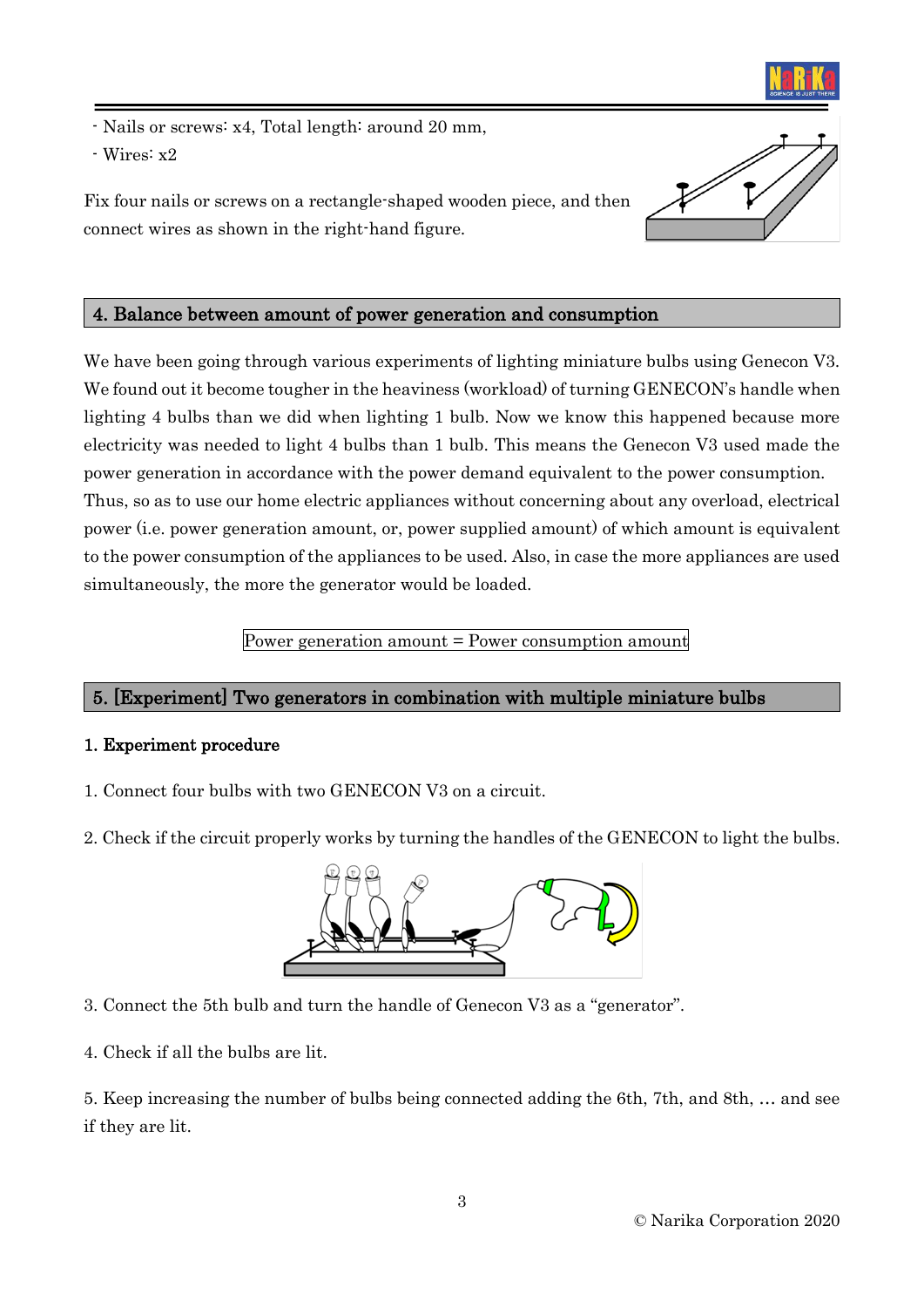



6. Once the total number of connected bulbs reaches to 8, keep going with two GENECONs as "generators" after adding another one. Make sure turn the handle of both GENECONs in the same direction.

7. Record the experiment result.



\*Pay attention to the "apparent direction" of two Genecon V3. It should be aligned.

#### 2. Questions for the experiment result

# Q1. Up to how many bulbs were you able to light using one Genecon V3?

You may light up to ten miniature bulbs with one Genecon V3, however, they would be quite dark.

# Q2. How did the brightness of the bulbs changed by the number of bulbs connected?

As the number of the miniature bulbs connected to a circuit is increased, each of the bulbs becomes darker and, the handle becomes heavier.

# Q3. How the brightness of the bulbs changed after adding another Genecon v3?

All of the connected bulbs lighted quite bright because they were sufficiently provided with power with two Genecon V3.

Some students might turn the handles of the paired Genecon to different direction. In such a case, all the bulbs get darker or extinct as the current was generated to adverse direction.

Q4. Describe, based on the experiment result, what would happen if whole amount of the electrical energy consumption of a town exceeds the amount of power generation capacity that a power station can produce.